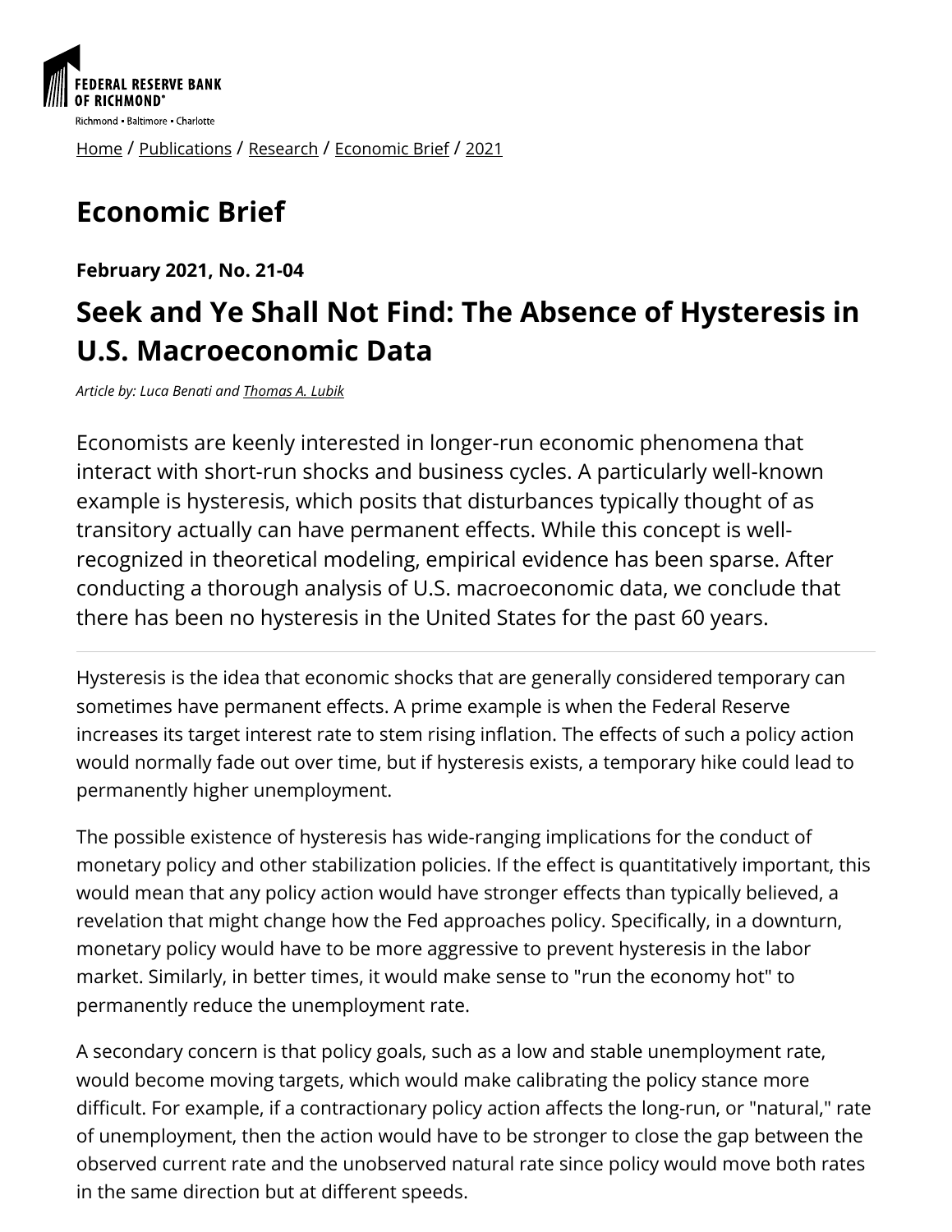#### **Economic Mechanisms Behind Hysteresis**

Economists understand how hysteresis can arise in economic models. A key example is the labor market. Suppose an economy were affected by a long and deep recession, such as the Great Recession of 2007–09. It produced the highest rate of long-term unemployment — at its peak, almost half of the overall unemployment rate — since the Great Depression. This outcome was especially challenging because job-finding rates for the long-term unemployed decline dramatically relative to workers who have lost jobs recently. At some point, the long-term unemployed are likely to become discouraged and drop out of the labor force, which could reduce employment and GDP permanently. Thus, a disturbance that usually would be considered temporary, such as the changing risk appetites for certain financial instruments that precipitated the Great Recession, can affect output permanently.<sup>[1](#page-4-0)</sup>

Another mechanism that generates hysteresis in economic models is the disruption of knowledge creation and business formation. Consider a model with a random but steady flow of ideas from innovators who require capital to turn their ideas into products and businesses. If a shock to the economy interrupts this process, even though the shock appears to be temporary, the shock would permanently decrease output. In other words, if Thomas Edison had not secured timely investor support (luckily, the U.S. economy was awash in liquidity when he patented his lightbulb filament), then perhaps we would be writing this *Economic Brief* in candlelight and U.S. GDP would be on a much lower path.

#### **Searching for Hysteresis**

In a recent working paper, we investigate the empirical case for the presence of hysteresis in aggregate data in the United States, the euro area and the United Kingdom.

The fundamental challenge to finding evidence of hysteresis is to separate permanent components from transitory components in macroeconomic data. For example, GDP in these three major economies has trended upward over time at fairly stable rates, but there have been persistent movements around the respective trends, even to the point where the trends on occasion appeared to be shifting. It has become standard in the statistical analysis of GDP and its components — such as consumption, investment and employment — to model the behavior of GDP as a so-called "unit root process with drift." The characteristic feature of such a process is that once the trend is disturbed, it never returns to the path it would have followed without the disturbance; that is, shocks to the process have permanent effects.

Qualitatively similar reasoning can be applied to the natural unemployment rate: After every business cycle, it does not seem to return to its previous level, so the natural rate of unemploymentappears to be shifting. $2$  This evidence suggests that hysteresis effects are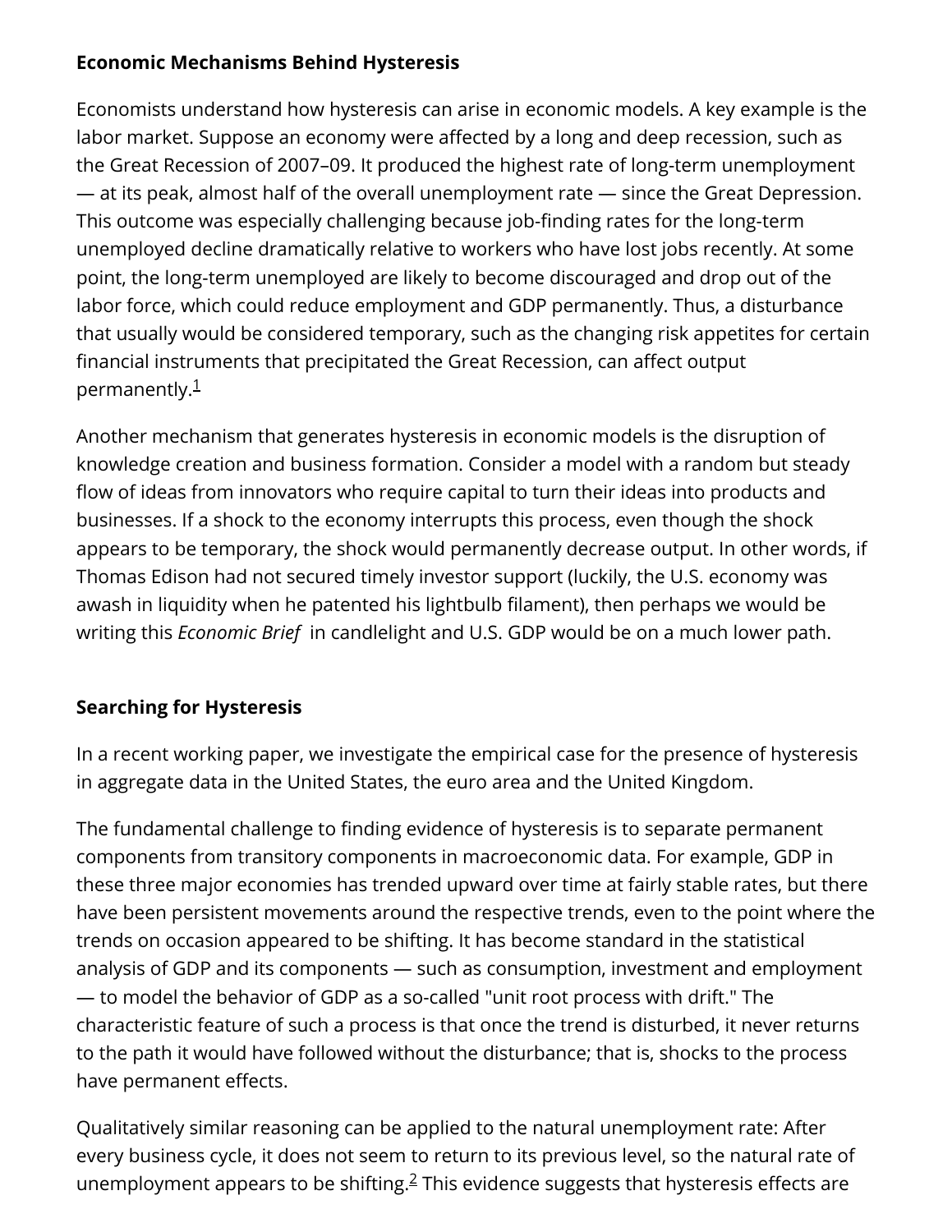affecting labor market outcomes.

Another challenge in the search for hysteresis is to separate shocks that are commonly understood to have permanent effects from those that are commonly believed to produce transitory outcomes. Economists unambiguously place changes in total factor productivity — the ultimate engine of economic growth — in the permanent category. The development of the steam engine, for example, led to a surge of economic activity in the 18th century that has persisted until now and will continue in the future. In the latter category of transitory shocks — defined as shocks that affect movements around a long-term growth path — economists typically include monetary policy shocks, stimulus checks and alternating attitudes toward work versus leisure. Such shocks do not change long-term economic growth potential.

For simplicity, we label permanent shocks as supply shocks and temporary shocks — that is, those commonly considered to be temporary — as demand shocks. In the latter category, however, we recognize the possibility of a hysteresis shock, namely an aggregate demand shock that has permanent effects. This is what makes the notion of hysteresis important: the idea that economic-stabilization policies can have unintended consequences when the potential presence of hysteresis is ignored.

But accounting for the potential presence of hysteresis is difficult. In a way, it is very much a knife-edge proposition between shocks that are highly persistent but transitory and those that are truly permanent. In fact, it might simply be impossible to distinguish highly persistent behavior from permanent behavior in the timeframes of data that economists typically have available. Similarly, disentangling demand shocks and supply shocks, while relatively straightforward in theory, is often fraught with statistical uncertainty in practice. Against these caveats, we deploy various statistical techniques and identification assumptions that are designed to sharpen the inference of our findings and allow us to extract meaningful hysteresis shocks.

#### **A Statistical Model of the U.S. Economy**

In our search for hysteresis, we start by specifying a structural vector autoregressive (SVAR) model to describe the evolution of the U.S. economy over the past 60 years. This SVAR captures the interconnectedness of the main macroeconomic aggregates, selected labor market variables and short-term and long-term interest rates. The behavior of these variables over time is governed by their past values and driven by shocks.

Our first key modeling assumption is allowing for the possibility of cointegration, a statistical relationship in which variables trend together tightly in the long run but only loosely in the short run. Notable examples are GDP, consumption and investment, which should share the same long-run growth trend. A similar cointegrated relationship might exist among interest rates of different maturities and also among labor market variables.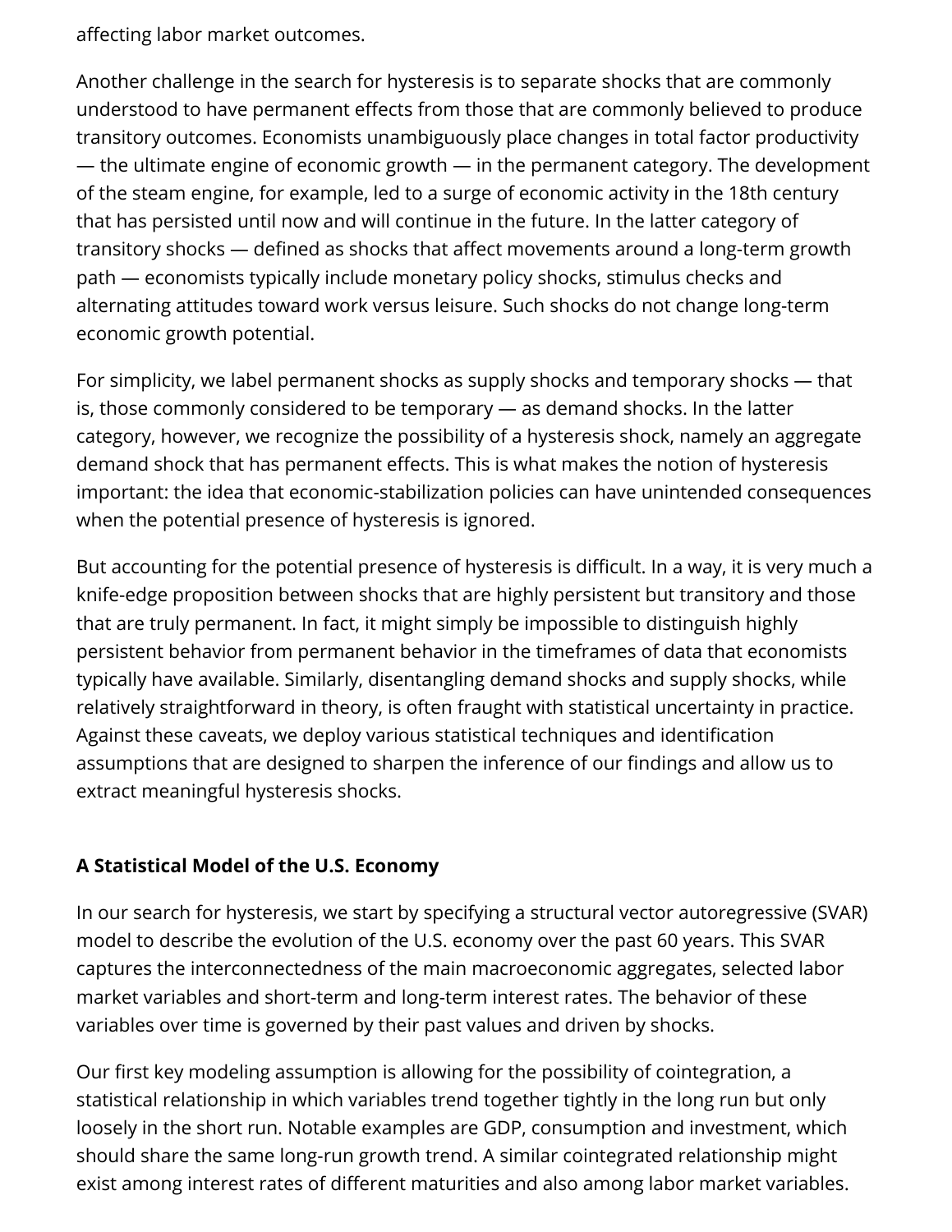Wherever we find cointegration, we subsequently impose it on the estimation of the SVAR. This procedure helps sharpen the inference — that is, reduce the uncertainty surrounding the presence of hysteresis effects  $-$  but more importantly, it allows us to disentangle permanent components from transitory components in the variables. This separation becomes the key element behind our second assumption.

In the next step, we use the estimated cointegrated SVAR to disentangle temporary and permanent supply and demand shocks. The identification assumptions to achieve this are broadly consistent with a variety of economic theories and have been used previously in the literature. Specifically, we assume that a permanent and positive aggregate supply shock is identified by its effect on GDP and the price level in the long run. (It raises GDP and lowers prices.) In the short run, temporary demand shocks impact GDP and prices in the same direction, while temporary supply shocks impact GDP and prices in opposite directions. Finally, the long-run impact of demand shocks on GDP and prices crucially hinges on whether there is hysteresis. Without hysteresis, GDP would remain unchanged in the long run, and the only impact would be on the price level. If there is hysteresis, demand shocks would permanently shift GDP in the same direction, while their impact on prices would be ambiguous.

The search for hysteresis therefore boils down to a very simple test: Do identified permanent demand shocks in a cointegrated SVAR move output in the long run? This question assumes that the estimation method can identify hysteresis shocks at all, which is not necessarily a given. If the answer is yes, if these shocks exist and are substantially different from zero, then we have found what we were seeking.

#### **No Hysteresis — Except by Statistical Decree**

The evidence from U.S. macroeconomic data based on the approach described above shows clearly that there is no hysteresis. Specifically, the algorithm we use to extract the various types of shocks from the estimated cointegrated SVAR cannot find any aggregate demand shocks that have permanent effects on GDP. Consequently, we conclude that macroeconomic dynamics in the United States are determined by transitory supply and demand shocks around a permanent trend component that is buffeted by long-run supply disturbances.

Naturally, this finding is subject to many caveats, and it could be just a fluke of the data. In order to address the latter possibility, we implement an alternative statistical methodology to try to establish if it is at all possible to find hysteresis shocks given the empirical specification (which is widely used in the literature) and the identification assumption (which is also standard and fairly basic).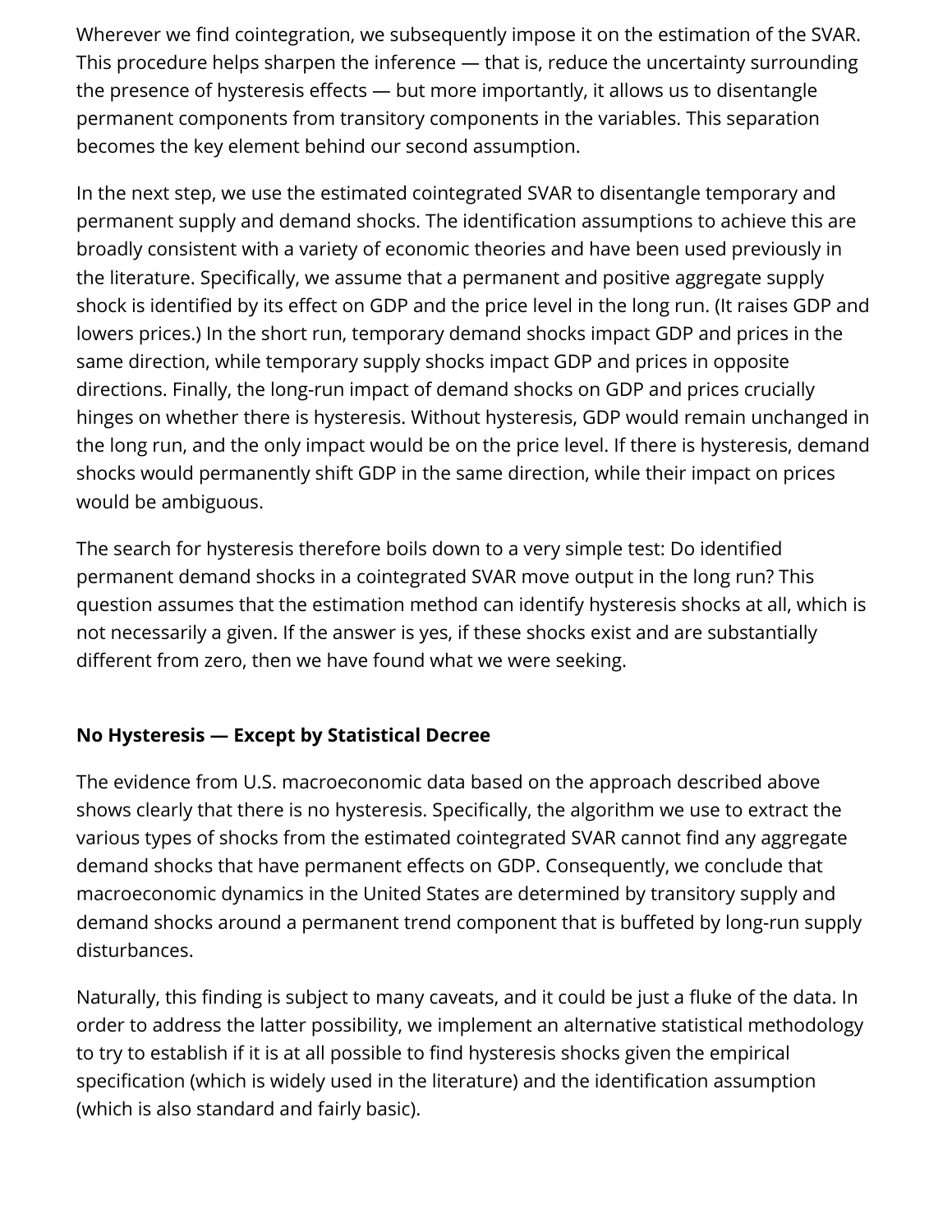Our alternative statistical methodology is the Bayesian approach to estimation and inference. It allows us to incorporate additional information, such as additional data sources or various ranges in which estimation results are likely to be found. Repeating the previous exercise under the same identification assumptions, we find the same result. The possibility that there are hysteresis shocks that move output permanently is nearly zero in this analysis, and the quantitative importance of such a shock in explaining the long-run behavior of GDP would be very small.

We then consider a specification that *imposes* the presence of hysteresis on the shock identification. In this case, hysteresis arises by definition. The point of this exercise is to make sure that if there were a permanent effect from a demand shock on GDP, our methodology would have found it. Applying this same analysis to data from the euro area and the United Kingdom, we find essentially the same result. In neither case could we identify hysteresis shocks unless we imposed their existence ex ante.

#### **Conclusion**

Economists have increasingly turned their attention to longer-run economic phenomena thatinteract with short-run shocks and business cycles. $^3$  A particularly well-known application and example is hysteresis, which posits that disturbances typically thought of as transitory actually can have permanent effects. While this is a recognized idea in theoretical modeling, empirical evidence has been difficult to come by, perhaps largely because the object of interest, namely outcomes in the long run, are still far away. In a recent working paper, we apply sophisticated empirical techniques to dig into this question. Our answer is perhaps surprisingly unequivocal: There is no hysteresis in aggregate U.S. data. GDP is driven in the long run by aggregate supply movements, while demand disturbances only matter for movements around this trend.

Luca Benati is a professor of economics at the University of Bern. Thomas A. Lubik is a senior advisor in the Research Department of the Federal Reserve Bank of Richmond.

<span id="page-4-0"></span>*This issue, with special reference to the Great Recession, is discussed in Andreas Hornstein and* 1*Thomas A. Lubik, "[The Rise in Long-Term Unemployment: Potential Causes and Implications](https://www.richmondfed.org/publications/research/economic_quarterly/2015/q2/2010)," Federal Reserve Bank of Richmond Economic Quarterly, Second Quarter 2015, vol. 101, no. 2, pp.* 125–149. The precise economic mechanism that makes it difficult for the long-term unemployed to find jobs could be an insider-outsider theory of the labor market (which prevents wages from *[adjusting downward\), as advanced by Olivier J. Blanchard and Lawrence H. Summers, "Hysteresis](https://doi.org/10.2307/3585159) and the European Unemployment Problem," NBER Macroeconomics Annual, 1986, vol. 1, pp. 15– 78. An alternative hypothesis is high reservation wages by the unemployed, as suggested by Lars Ljungqvist and Thomas J. Sargent, ["The European Unemployment Dilemma](https://doi.org/10.1086/250020)," Journal of Political Economy, June 1998, vol. 106, no. 3, pp. 514–550.*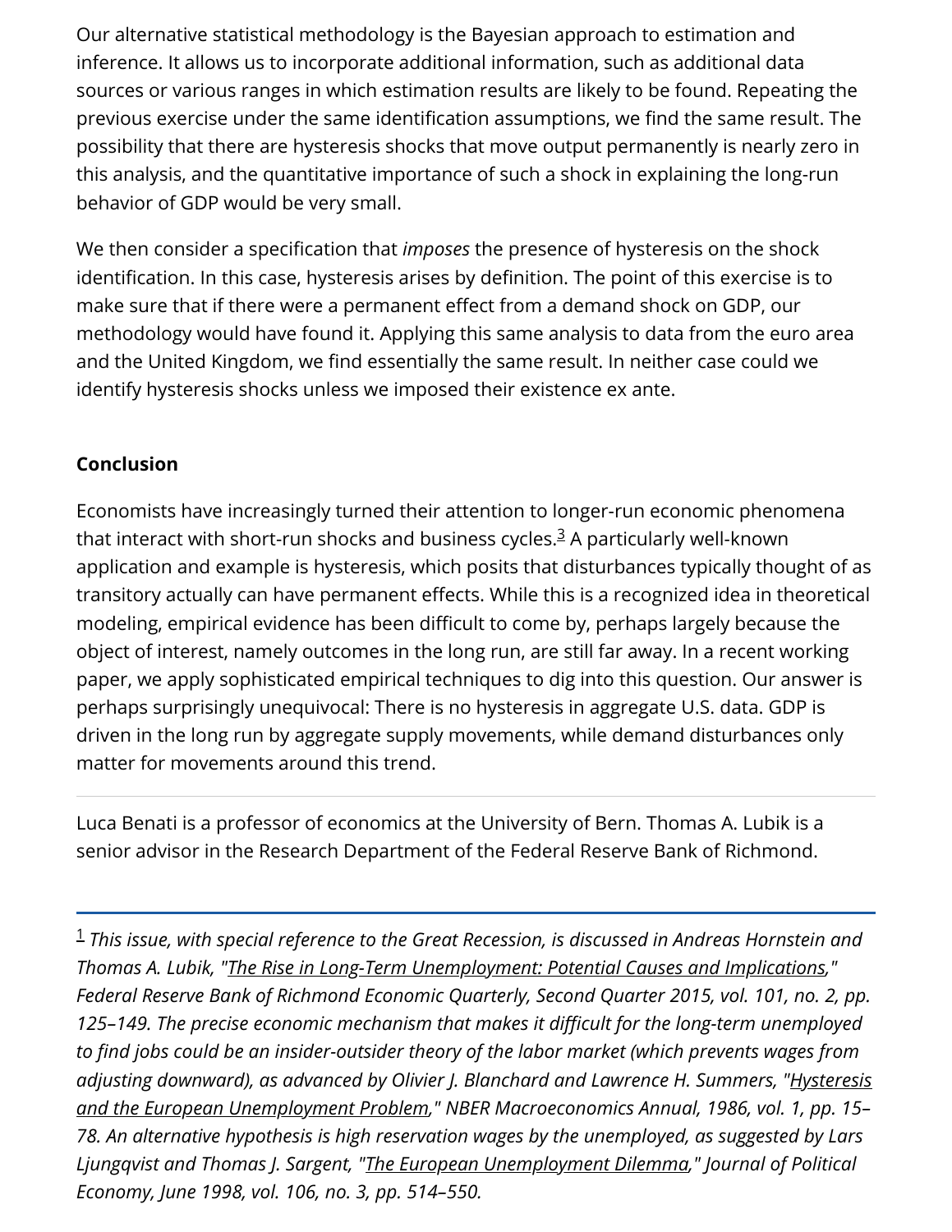<span id="page-5-0"></span>*This pattern is documented by Luca Benati and Thomas A. Lubik, "The Time-Varying Beveridge* 2 *Curve," in Advances in Non-Linear Economic Modeling: Theory and Applications, edited by Frauke Schleer-van Gellecom, Berlin: Springer-Verlag, 2014, pp. 167–204. They show that the U.S. unemployment rate achieves a new long-run (or natural) level only after deep and prolonged recessions.*

<span id="page-5-1"></span><sup>3</sup> These efforts are discussed in Renee Haltom, Thomas A. Lubik, Christian Matthes and Fabio *Verona, ["Moving Macroeconomic Analysis Beyond Business Cycles,](https://www.richmondfed.org/publications/research/economic_brief/2019/eb_19-04)" Federal Reserve Bank of Richmond Economic Brief No. 19-04, April 2019.*

This article may be photocopied or reprinted in its entirety. Please credit the authors, source, and the Federal Reserve Bank of Richmond and include the italicized statement below.

*Views expressed in this article are those of the authors and not necessarily those of the Federal Reserve Bank of Richmond or the Federal Reserve System.*



### **Subscribe to Economic Brief**

Receive an email notification when Economic Brief is posted online:

Email address

Subscribe

### **Contact Us**

**[Karl Rhodes](https://www.richmondfed.org/contact_us/?mapid=659cbb47-85b6-4287-bf6d-c118ae4dcddd&r=04f2ff2e-2436-4e8d-939c-5d21dbf4c4bb)** (804) 697-8144